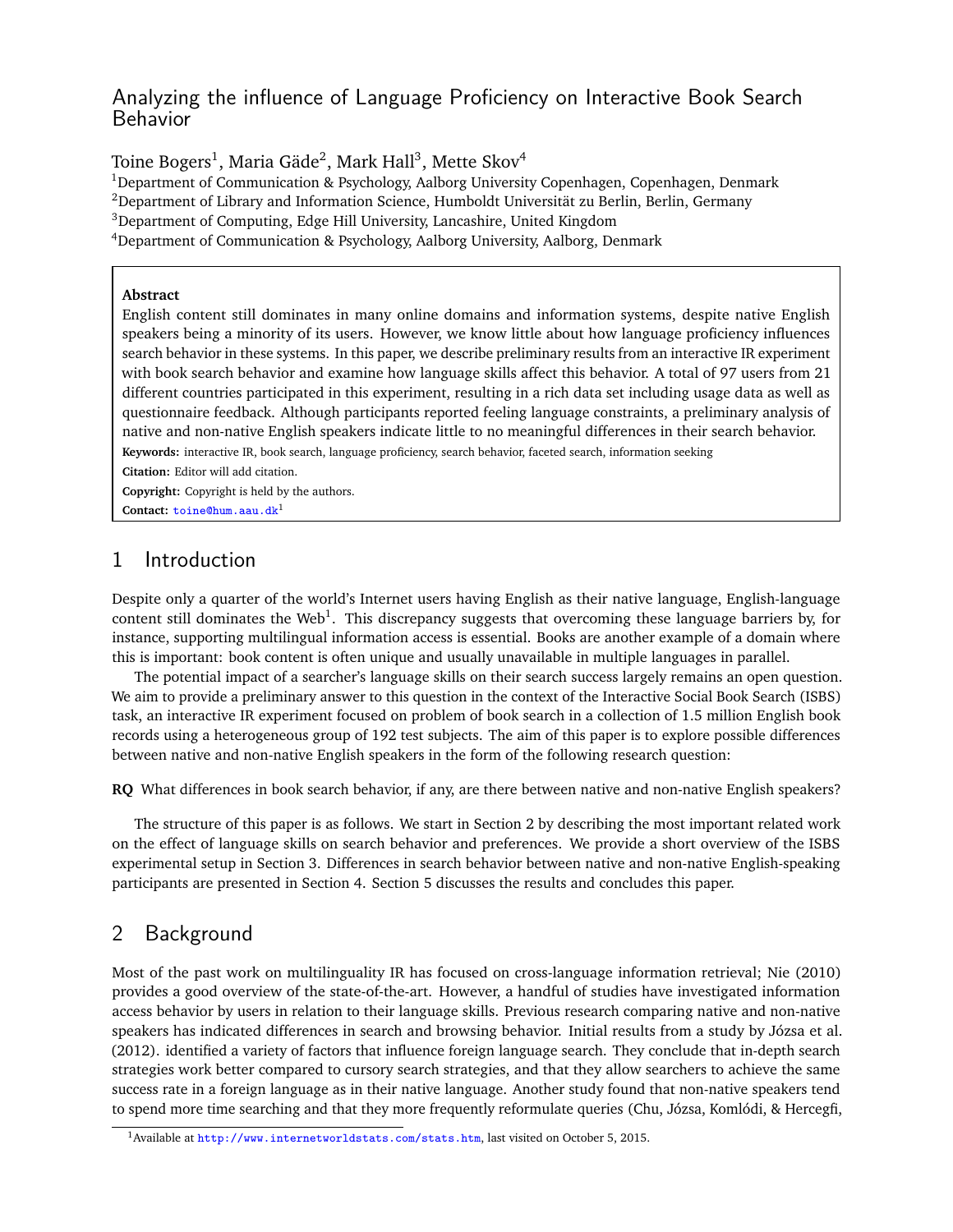2012). With respect to content inspection, native speakers spent more time on interacting with the search results (Józsa et al., 2012).

# 3 Methodology

Our investigation of book search behavior is in the context of the interactive IR experiments run as part of the ISBS task at CLEF 2015<sup>2</sup>. The overall goal of the ISBS task $^3$  is to investigate how book searchers behave at different stages of the search process. All research teams participating in the ISBS task used the same experimental book search setup, but recruited their own test participants. The data collected on the shared pool of 192 participants was then made available to all teams.

## 3.1 Search interface

The experimental setup of the ISBS task included two interfaces: (1) a standard Web search interface, and (2) a multi-stage interface, designed to support searchers by taking the different stages of the search process into account. The standard interface implemented a search box, a traditional results list, and faceted search functionality that participants were likely to be familiar with as seen in Figure 1. The default components are shown in the left half of the screen; the right half contains the search history as well as the bookbag, which participants could use to save relevant results. In this paper, we only report on the subset of experiments with the standard interface, as these are most likely to be relevant for digital library search engines. Participants were asked to complete two search tasks: a focused, goal-oriented task and an open, non-goal task. Participation were assigned both tasks, but in random order to avoid fatigue and learning effects.

| <b>Your Task</b>                                                                                                                                                                                                                                                                                                                                                            |                                                                       |                  |                                                                                                                                                                                                                                                                                                                                                                                                                                 |             | 2            | <b>Search History</b>   |                                              | o      |
|-----------------------------------------------------------------------------------------------------------------------------------------------------------------------------------------------------------------------------------------------------------------------------------------------------------------------------------------------------------------------------|-----------------------------------------------------------------------|------------------|---------------------------------------------------------------------------------------------------------------------------------------------------------------------------------------------------------------------------------------------------------------------------------------------------------------------------------------------------------------------------------------------------------------------------------|-------------|--------------|-------------------------|----------------------------------------------|--------|
| Imagine you are waiting to meet a friend in a coffee shop or pub or the airport or your office. While waiting, you come across this website and explore it<br>looking for any book that you find interesting, or engaging or relevant Explore anything you wish until you are completely and utterly bored. When<br>you find something interesting, add it to the book-bag. |                                                                       |                  |                                                                                                                                                                                                                                                                                                                                                                                                                                 |             |              | 1. Search for »Chomsky« |                                              |        |
| Search                                                                                                                                                                                                                                                                                                                                                                      |                                                                       |                  |                                                                                                                                                                                                                                                                                                                                                                                                                                 |             | $\checkmark$ | <b>Book-bag</b>         |                                              | 2      |
| Chomsky                                                                                                                                                                                                                                                                                                                                                                     |                                                                       |                  |                                                                                                                                                                                                                                                                                                                                                                                                                                 | Search      |              |                         | <b>Morphology (Modern Linguistics)</b>       | Remove |
| <b>Filter by Topics</b>                                                                                                                                                                                                                                                                                                                                                     |                                                                       | No thumbnail     | <b>Chomsky on Anarchism</b>                                                                                                                                                                                                                                                                                                                                                                                                     |             |              | <b>ORPHOLOG</b>         | Wasn't thinking of this, but could be useful |        |
| <b>Nonfiction</b><br><b>Social Sciences</b><br><b>Politics</b><br>History<br><b>Political Science</b><br>Reference<br><b>United States</b><br><b>Literature &amp; Fiction</b><br>International<br>Philosophy                                                                                                                                                                | 1719<br>1157<br>1009<br>912<br>662<br>495<br>465<br>327<br>313<br>239 | Save to book bag | by Barry Pateman and Noam Chomsky<br><b>Publication</b><br><b>12 Reviews</b><br><b>Description</b><br><b>Product Description</b><br>We all know what Noam Chomsky is against. His scathing analysis of<br>everything that's wrong with our society reaches more and more people<br>every day. His brilliant critiques of among other things acapitalism,<br>imperialism, domestic repression and government propagant Show more | 44 Tags     |              |                         |                                              |        |
| <b>Filter by User tags</b><br>Non-fiction<br><b>Politics</b><br>History<br>Unread<br>Read<br>Own                                                                                                                                                                                                                                                                            | 1633<br>1190<br>1145<br>1060<br>984<br>710                            |                  | <b>Chomsky for Beginners (Writers</b><br>and Readers Beginners<br>Documentary Comic Book, 80)<br>by Paul Gordon and David Cogswell                                                                                                                                                                                                                                                                                              | <b>文字文字</b> |              |                         |                                              |        |

Figure 1: Standard search interface used in the interactive book search experiments.

The underlying search engine contained an index of 1.5 million English-language book records from the Amazon/LibraryThing book collection (Beckers et al., 2010). In order to explore differences in search behavior between native and non-native speakers we have used (1) data on participant responses from a questionnaire to differentiate between native and non-native English speakers, (2) log data to describe and analyze user interaction in relation to time, queries, depth of results inspection, and (3) bookbag data to analyze participants' use of it.

<sup>&</sup>lt;sup>2</sup> Available at <http://clef2015.clef-initiative.eu/CLEF2015/>, last visited October 5, 2015.

 $3$ See Gäde et al. (2015) for a more detailed overview of the ISBS task.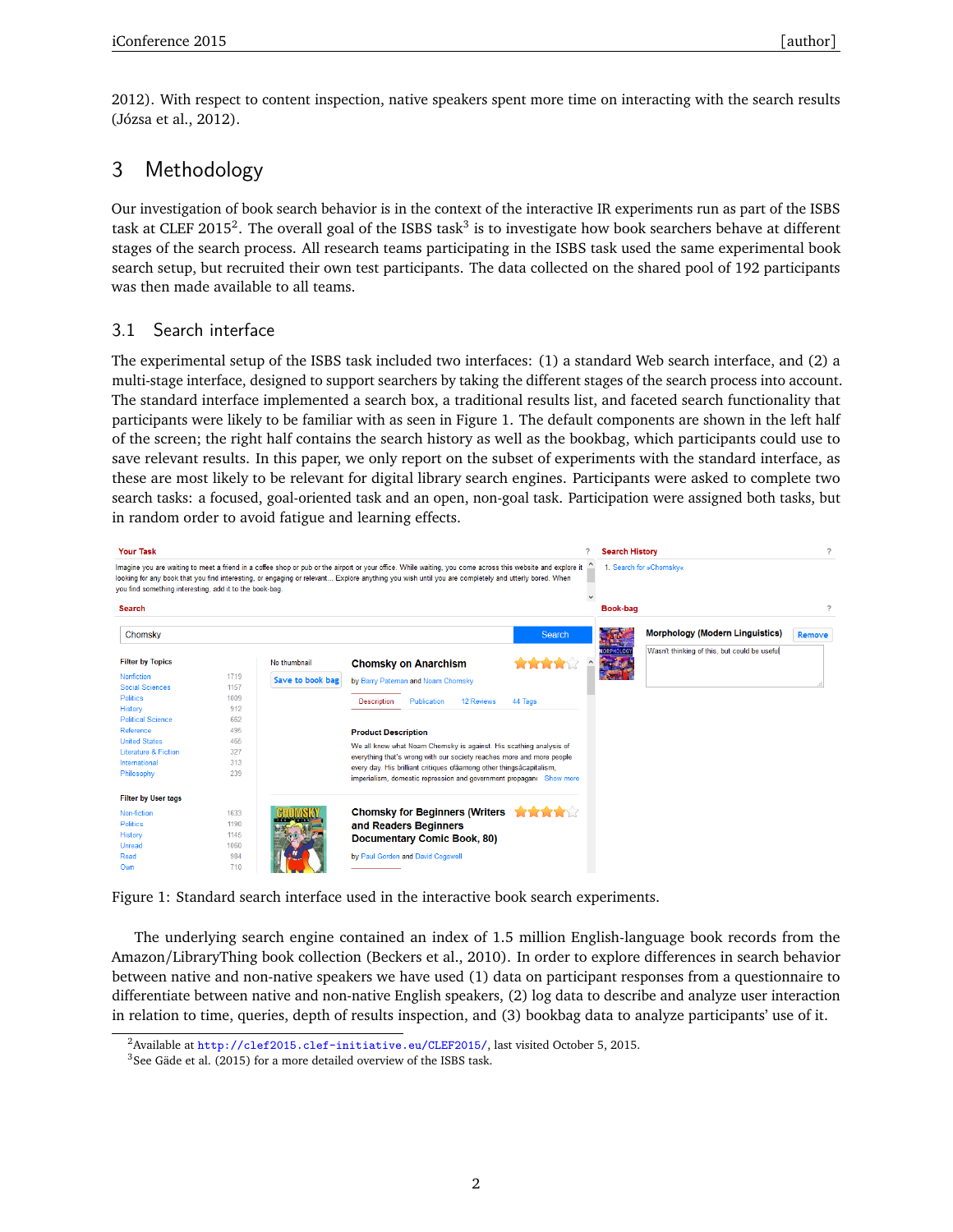#### 3.2 Participants

A total of 192 participants were recruited from different research teams within Europe, of which 97 used the standard search interface. These 97 participants came from 21 different countries and participants' mother tongues included 18 different languages. We defined native speakers of English as those who either had English as their mother tongue or as their home language. According to this definition, 23 participants of the 97 focus participants (23.7%) are native speakers and the remaining 74 participants are non-native speakers (76.3%). Of the 97 participants, 67.0% were female and 33.0% were male.

### 4 Results & Analysis

#### 4.1 Time

One aspect of search behavior where language profiency has been shown to have an influence is the time spent searching (Chu et al., 2012). We first investigated whether there were any differences between native and nonnative speakers' search behavior on the time spent on the two different types of task. Results show that non-native speakers ( $M = 0.15:20.29$ ) spent more time on the focused task than native speakers ( $M = 0.11:06.29$ ). This difference was statistically significant according to an independent-samples *t*-test (*t*(104.714) = 2.78, *p* < .01), with equal variances not assumed ( $F = 4.62$ ,  $p < .05$ ), confirming the work by Chu et al. (2012). On the open task, non-native speakers also spent more time  $(M = 0.10:16.97)$  than native speakers  $(M = 0.07:49.04)$ , but this difference was not significant according to an independent-samples *t*-test ( $t(190) = 1.14$ ,  $p = .25$ ).

In addition, we looked at time in relation to fatigue. On average, people spent more time on a task if it was the first one they performed. If participants started with the focused task, they spent more time on the focused task  $(M = 0.16:17.15)$  than if they started with the open task followed by the focused task  $(M = 0.12:44.75)$ . This difference was statistically significant according to an independent-samples *t*-test ( $t(146.605) = 2.26, p < .05$ ), with equal variances not assumed ( $F = 4.25$ ,  $p < .05$ ). Likewise, if participants started with the open task, they spent more time on the open task ( $M = 0.09$ :52.61) than if they started with the focused task followed by the open task (0:09:21.26). This difference was not significant, however, according to an independent samples *t*-test  $(t(191) = 0.27, p = .79)$ . Factorial ANOVAs showed no significant influence of language proficiency on the fatigue they experience due to task ordering for either task.

We also performed a temporal analysis of how user actions were distributed across a normalized session timeline, which could uncover differences in terms of when users perform specific actions, such as querying or selecting facets. By using Kernel Density Estimation (KDE), we can estimate the likelihood of different actions taking place during a session. Figures 2 and 3 show the action-time KDEs for the queries issued during a session. They show relatively few differences between native and non-native speakers and independent samples *t*-tests showed them not to be statistically significant for both tasks.



Figure 2: Action-time KDEs for the queries issued by native and non-native speakers on the focused task.



Figure 3: Action-time KDEs for the queries issued by native and non-native speakers on the open task.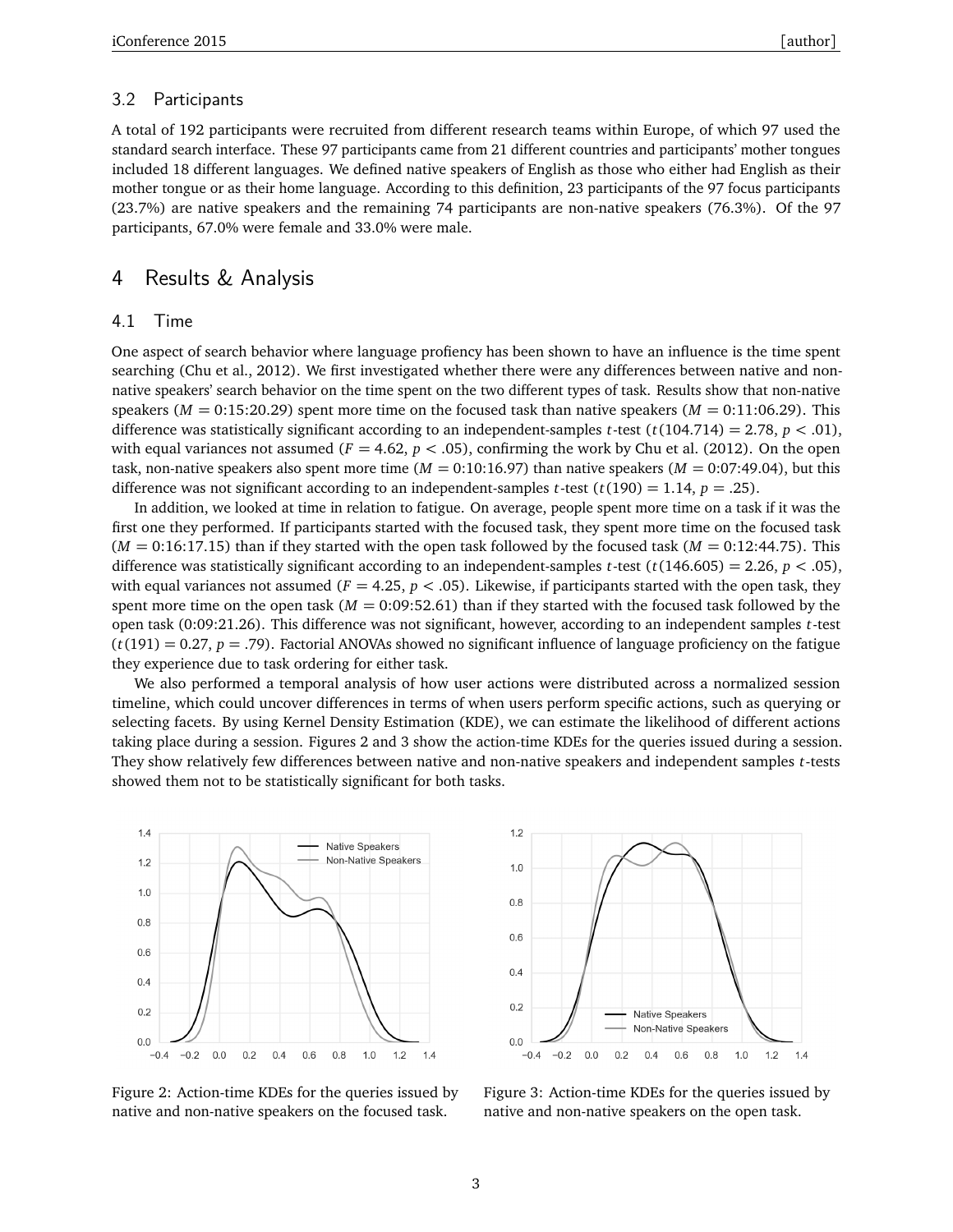Finally, we looked at facet selection by users on the two different tasks in Figures 4 and Figure 5. Here, there is an interesting (albeit statistically not significant) difference: on the focused task, non-native speakers are more likely to start using facets than native speakers to filter their search results, perhaps as a proxy for active query reformulation. The opposite happens on the open task, but we do not have an explanation for why this is the case. Overall, the temporal analysis also shows no meaningful effect of language proficiency on search behavior.



Figure 4: Action-time KDEs for the facets selected by native and non-native speakers on the focused task.



Figure 5: Action-time KDEs for the facets selected by native and non-native speakers on the open task.

### 4.2 Interaction

Another dimension of our analysis focused on the users' interaction with the search functionality. For instance, it is not unlikely that a lower English proficiency would cause searchers to attempt multiple query reformulations to achieve the same results as native speakers. While non-native speakers do formulate more queries on average (*M* = 12.17) than native speakers ( $M = 10.88$ ), this difference was not significant according to an independent-samples *t*-test ( $t(190) = 1.08$ ,  $p = .28$ ). In contrast, one could expect native speakers to be better able to formulate longer, more precise queries due to their increased command of English. Native speakers did submit longer queries on average ( $M = 1.91$ ) than non-native speakers ( $M = 1.85$ ), although this difference was not significant either according to an independent-samples *t*-test ( $t(190) = 0.53$ ,  $p = .59$ ). We also extracted the average number of inspected results for each user from the log-data. Results show no significant difference between native (*M*  $=$  29.37) and non-native ( $M = 27.43$ ) speakers of English in the number of results inspected according to an independent-samples *t*-test ( $t(190) = 0.57$ ,  $p = .57$ ).

Finally, we looked at whether native and non-native speakers used the bookbag functionality differently. In the open, non-goal task participants were asked to add interesting books to the bookbag and add a note explaining why they selected each of the books. In the focused, goal-oriented task participants were asked to select a book for each of five sub-tasks and add an explanatory note. The results showed no significant difference between native ( $M = 8.08$ ) and non-native ( $M = 8.34$ ) speakers of English in the number of books added to their book bag according to an independent-samples *t*-test ( $t(190) = 0.47$ ,  $p = .64$ ).

## 5 Discussion & Conclusions

In this paper we have presented preliminary results on differences in search behavior between native and non-native English speakers in the context of interactive social book search. Earlier studies have indicated differences in search behavior between native and non-native speakers. However, in general the results show surprisingly few differences between native and non-native speakers of English. The results show that non-native speakers spent more time on both the focused and the open task than the native speakers, which corresponds to earlier findings by Chu et al. (2012). No significant differences were found in relation to number of queries, query length, depth of results inspection, or number of books added to the bookbag.The surprisingly few differences indicate that